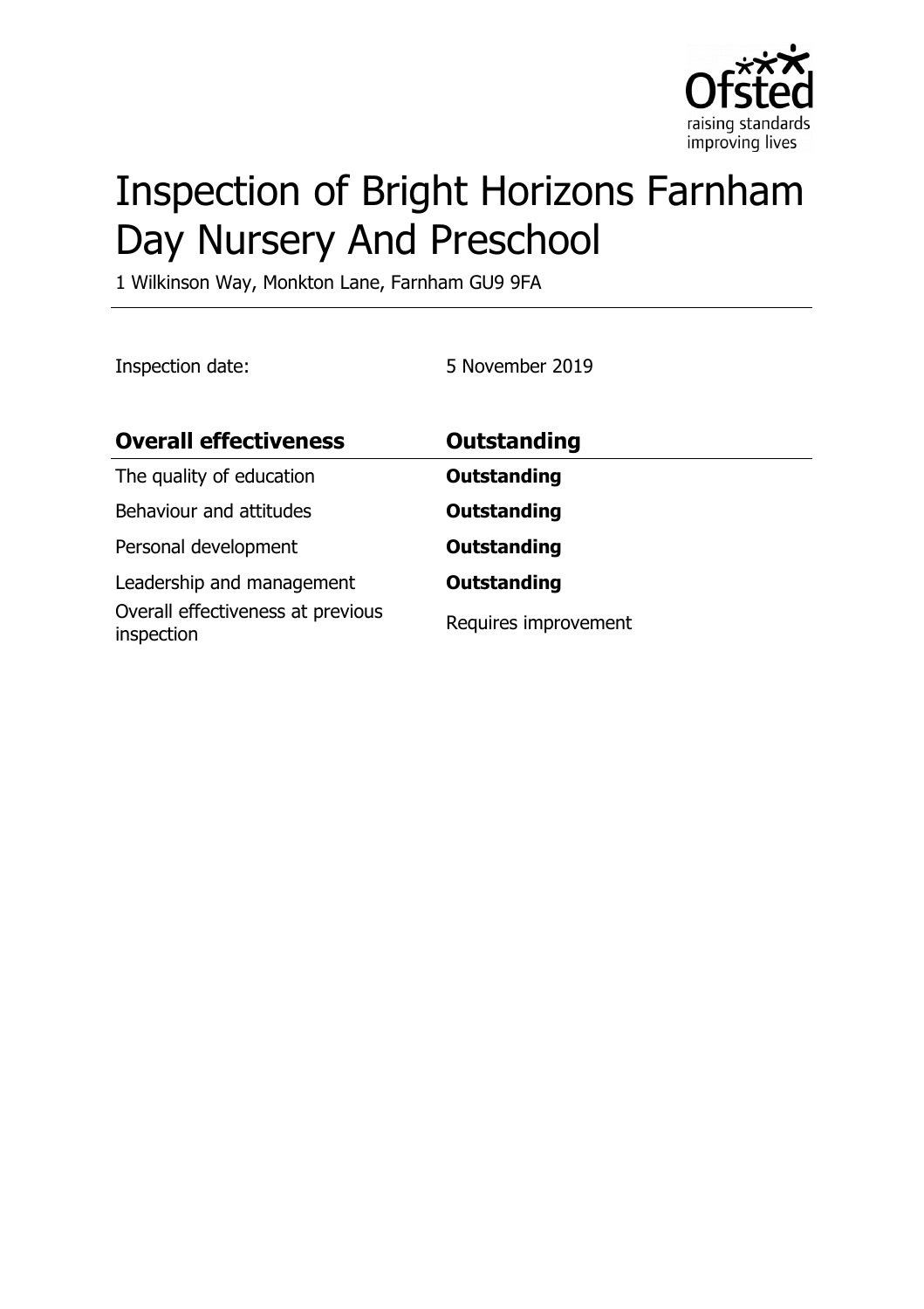

# **What is it like to attend this early years setting?**

#### **The provision is outstanding**

The exceedingly passionate and highly driven manager and her management team successfully create an atmosphere that celebrates each child as an individual. The manager and staff form an incredibly nurturing and enthusiastic team. Staff ensure they understand the unique needs of each child. As a result, children feel extremely safe and secure in the setting and cannot wait to get inside when they arrive. Staff establish exceptionally positive partnerships with parents when children begin at nursery.

Staff help children to exceed expectations for their age. For example, they cleverly support toddlers to recognise the initial sounds of their names, developing early literacy skills. Staff establish exceptional partnerships with other professionals, such as speech and language therapists and local advisers. This helps them to support children with special educational needs and/or disabilities superbly. Children undertake targeted learning programmes to ensure any gaps in learning are swiftly reduced.

Children demonstrate a huge desire to explore and learn. They approach their play with extremely high levels of determination and confidence. For example, younger children use their senses, through playing with cold tea bags, cups and teapots. Staff encourage children to talk about their feelings and this helps them to understand the impact their behaviour choices can have on others.

#### **What does the early years setting do well and what does it need to do better?**

- Staff meticulously plan learning experiences for individual children, considering how to build on children's prior knowledge in each area of learning. For instance, they provide stimulating, hands-on activities that link learning inside and outside. They encourage children to investigate plants and how they grow, planting bulbs and creating plants from brown dough and plastic flowers. Children delight in manipulating the dough into pots before they stick in flowers. Children explore making dough from flour and water. They confidently communicate their thoughts and ideas during the activity.
- $\blacksquare$  Children are confident and fluent users of language. Staff support language development with exceptional skill. They ensure that all interactions are of a high quality, modelling language with precision. Where children's language skills are lower than expected, staff take highly effective action to close gaps in progress. They make sure that children can communicate with high levels of confidence.
- $\blacksquare$  The highly impressive management team uses funding and resources to provide an abundant array of experiences to help prepare all children, including the most disadvantaged, for their future successes. For example, the management team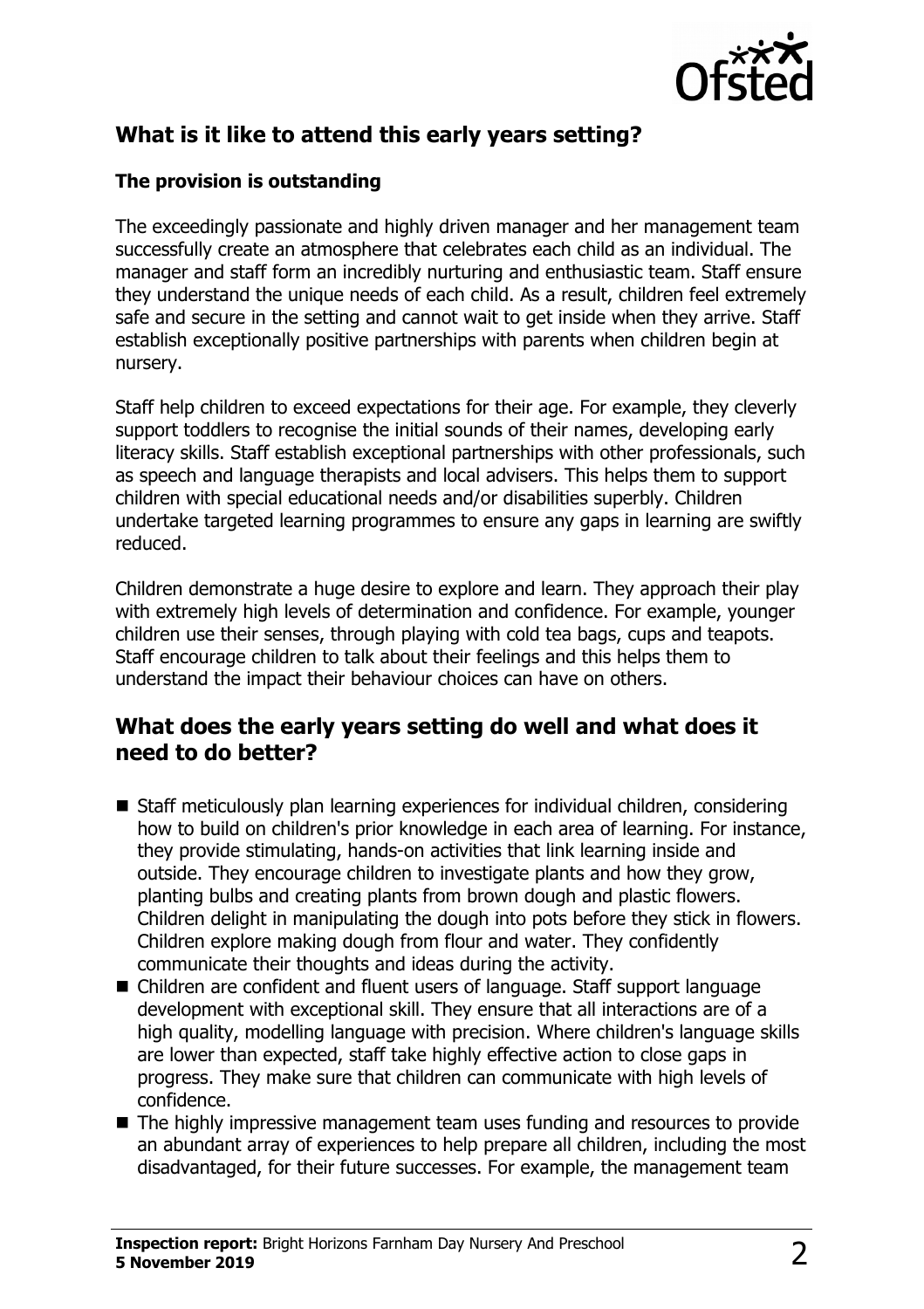

brings the nursery community together and provides memorable experiences, such as a Halloween parties, weekly yoga classes and visits to the local care home. This brings families together and helps staff to promote skills including risk taking and respecting and appreciating others.

- Staff benefit from excellent support to build on their already exemplary practice. They feel wonderfully supported by managers, who give them regular praise and suggestions for improvement. Managers ensure that staff receive meaningful training opportunities that they use to further improve their practice. Managers strongly value their staff team. They successfully ensure that staff have manageable workloads to enable them to feel continually happy and motivated in their roles.
- $\blacksquare$  Children thrive in the setting. They become independent and confident. For example, in the baby room, they explore their sense of touch and are very content to sit with an adult while being stroked by tissue paper feathers. Older children help each other eagerly. They work together as a team to follow the rules and to make sure everyone is equally involved. They learn to care for each other and develop excellent social skills. For example, children work collaboratively to create enormous junk model rockets, following on from bonfire night. Children model carrying scissors safely and talk confidently about their ideas.
- Staff organise the environment extremely well so that children have ample opportunities to play with a wide range of toys and resources, and also benefit from rigorous behaviour management strategies. Children choose what they would like to do next, for example using the computer, playing with light pebbles or building models. They engage well and show exceptional concentration. Staff promote equality and provide an inclusive environment for children.

# **Safeguarding**

The arrangements for safeguarding are effective.

The management team ensures that staff keep their safeguarding knowledge up to date. For instance, staff complete training, discuss safeguarding issues in staff meetings and complete regular quizzes on how to keep children safe. Staff demonstrate an excellent understanding of the signs that may indicate that a child's welfare if at risk and know precisely how to act if they have a concern. Managers follow robust recruitment procedures to help ensure that staff are suitable for their role. They continue to monitor staff's ongoing suitability rigidly in order to ensure children's ongoing safety.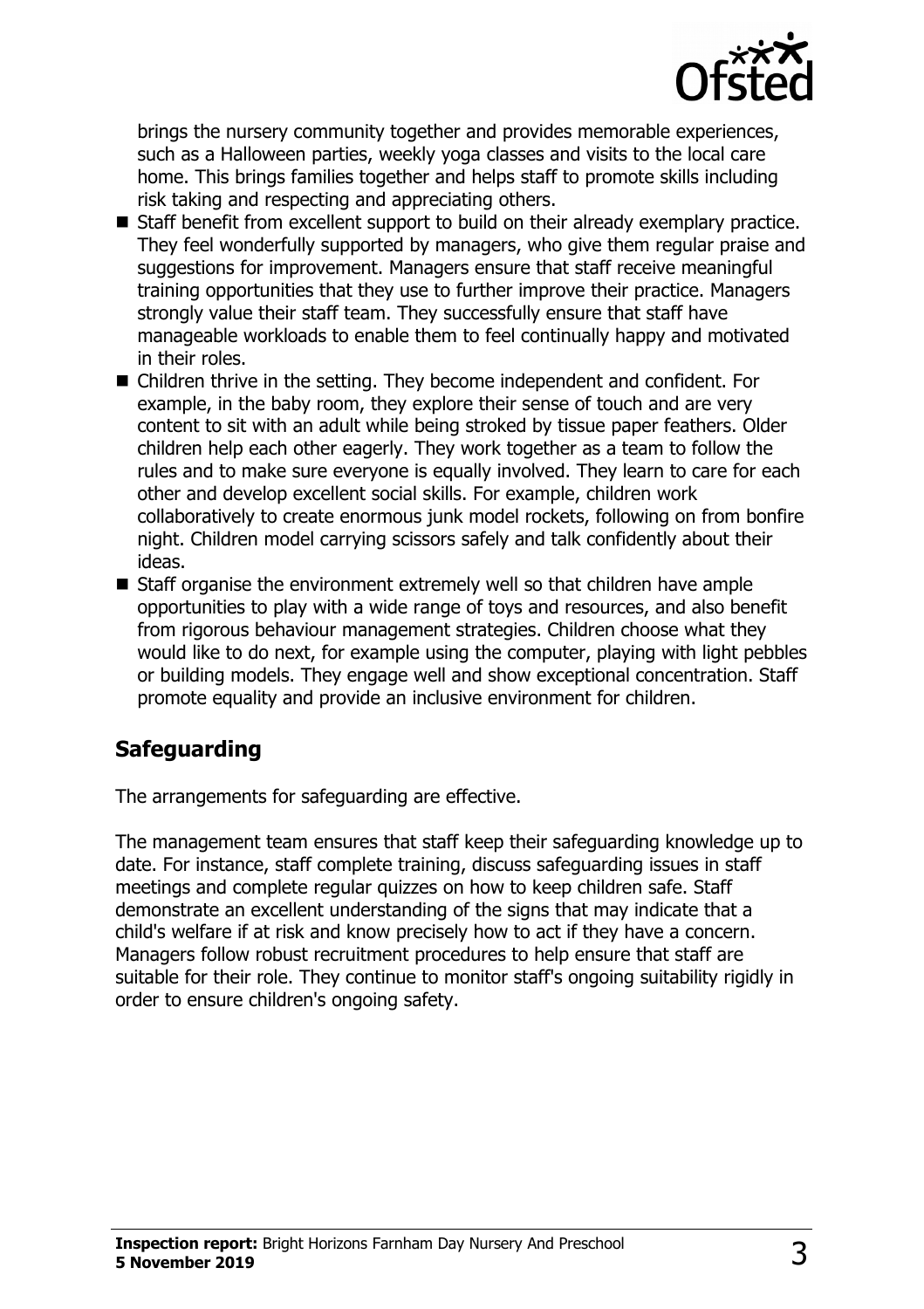

| <b>Setting details</b>                       |                                                                                      |
|----------------------------------------------|--------------------------------------------------------------------------------------|
| Unique reference number                      | EY548045                                                                             |
| Local authority                              | Surrey                                                                               |
| <b>Inspection number</b>                     | 10084525                                                                             |
| <b>Type of provision</b>                     | Childcare on non-domestic premises                                                   |
| <b>Registers</b>                             | Early Years Register, Compulsory Childcare<br>Register, Voluntary Childcare Register |
| Day care type                                | Full day care                                                                        |
| Age range of children                        | $0$ to 4                                                                             |
| <b>Total number of places</b>                | 90                                                                                   |
| Number of children on roll                   | 107                                                                                  |
| Name of registered person                    | <b>Bright Horizons Family Solutions Limited</b>                                      |
| Registered person unique<br>reference number | RP901358                                                                             |
| <b>Telephone number</b>                      | 01252 917078                                                                         |
| Date of previous inspection                  | 5 November 2018                                                                      |

### **Information about this early years setting**

Bright Horizons Farnham Day Nursery and Preschool registered in 2017. It is open from 7.30am to 6.30pm throughout the year. The nursery is in receipt of funding for the provision of free early education to children aged two, three and four years. The nursery employs 37 staff who work with the children and a team of onsite domestic staff. There are 23 staff who hold appropriate qualifications at level 3 or above. Four staff are qualified at level 6 and one holds early years teacher status.

# **Information about this inspection**

#### **Inspector**

Amanda Harrison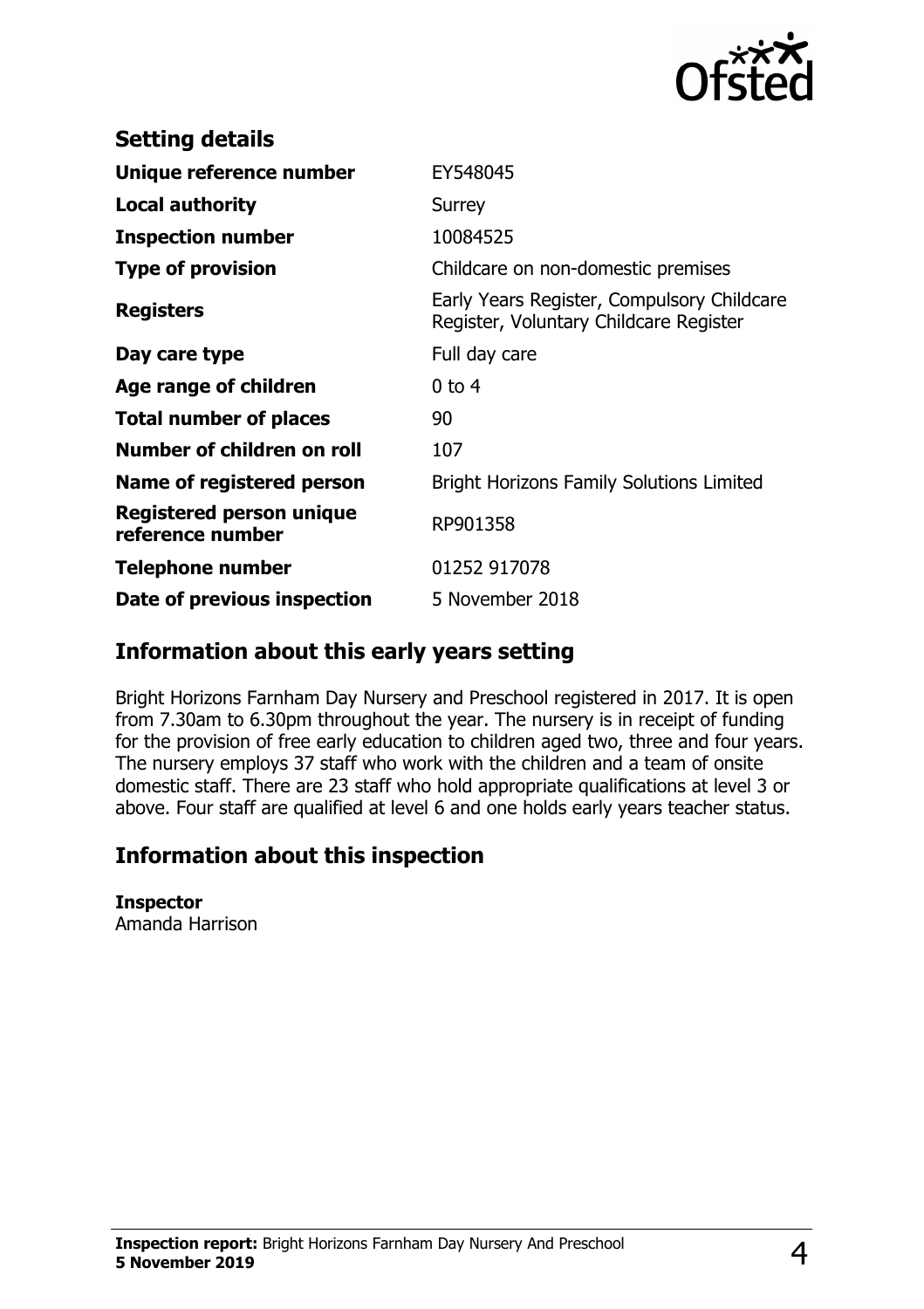

#### **Inspection activities**

- $\blacksquare$  The inspector and the manager completed a learning walk to understand how the early years provision and curriculum are organised. The manager discussed her aims and ethos with the inspector.
- The manager and the inspector carried out a joint observation.
- The inspector viewed a sample of children's records, documents and policies. This included evidence about staff's suitability, first-aid training and qualifications.
- The inspector took into account the views and opinions of parents, children and staff.
- $\blacksquare$  There were opportunities to observe a range of activities, both inside the setting and outside, during which the inspector discussed children's progress with their key person.

We carried out this inspection under sections 49 and 50 of the Childcare Act 2006 on the quality and standards of provision that is registered on the Early Years Register. The registered person must ensure that this provision complies with the statutory framework for children's learning, development and care, known as the early years foundation stage.

If you are not happy with the inspection or the report, you can [complain to Ofsted.](http://www.gov.uk/complain-ofsted-report)